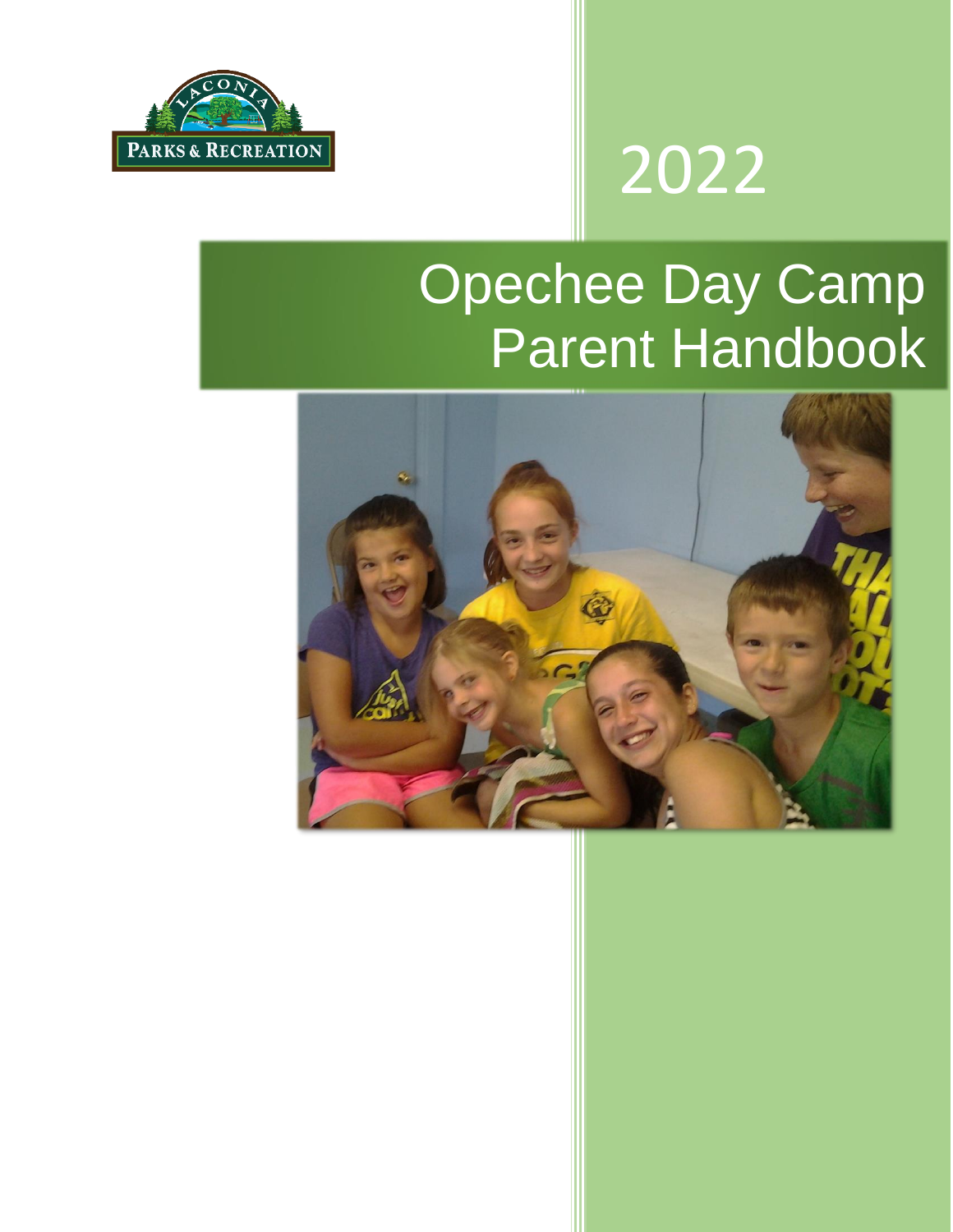Hello!

Welcome, Parents and Campers, to the Laconia Parks and Recreation Department's Opechee Day Camp program. Please read through this comprehensive Parent & Camper Handbook to become familiar with the Laconia Parks & Recreation Opechee Day Camp program. During camp your child will have the opportunity to interact with other campers and counselors, create arts and craft projects, learn new games, and swim at the beach.

# **Contact Information**

- Matthew Mansur Assistant Recreation & Facilities Director 524-5046 mmansur@laconianh.gov
- Laconia Parks & Recreation Office (during office hours 8:30 4:30) 524-5046 parks@laconianh.gov
- Opechee Day Camp Phone (emergencies only during non-office hours) 524-1711 [parksdaycamp@laconianh.gov](mailto:parksdaycamp@laconianh.gov)

# **Staff**

The primary focus of each counselor is the safety and well-being of each camper. Taking care of your children is a tremendous responsibility that we take very seriously. At Laconia Park & Recreation Opechee Day Camp we only hire highly competent people who are truly interested in making a positive impact in the lives of young people, as well as knowing how to have some SERIOUS FUN! Each staff member must go through an extensive application and screening process, which includes a written application, a personal interview and background checks. All our Opechee Day Camp Counselors have been certified in First Aid and CPR.

# **Camp Dates**

Camp runs for 8 weeks from Monday, June 27th through Friday, August 19th.

**Camp Hours** 8:30AM – 4:30PM ~ We are open rain or shine.

#### **Camp Location**

The Laconia Parks & Recreation Opechee Day Camp is located at the Opechee Park House in the middle of Opechee Park #915 North Main Street.

# **Camper Ages**

Opechee Day Camp is for Campers who have completed Kindergarten through completion of  $5<sup>th</sup>$  grade.

# **Registration Fees**

| <b>Laconia Residents:</b>  |                   |
|----------------------------|-------------------|
| <b>1st Child</b>           | \$105.00 per week |
| <b>Additional Children</b> | \$85.00 per week  |
| Non-Residents:             |                   |
| <b>1st Child</b>           | \$145.00 per week |
| <b>Additional Children</b> | \$125.00 per week |
|                            |                   |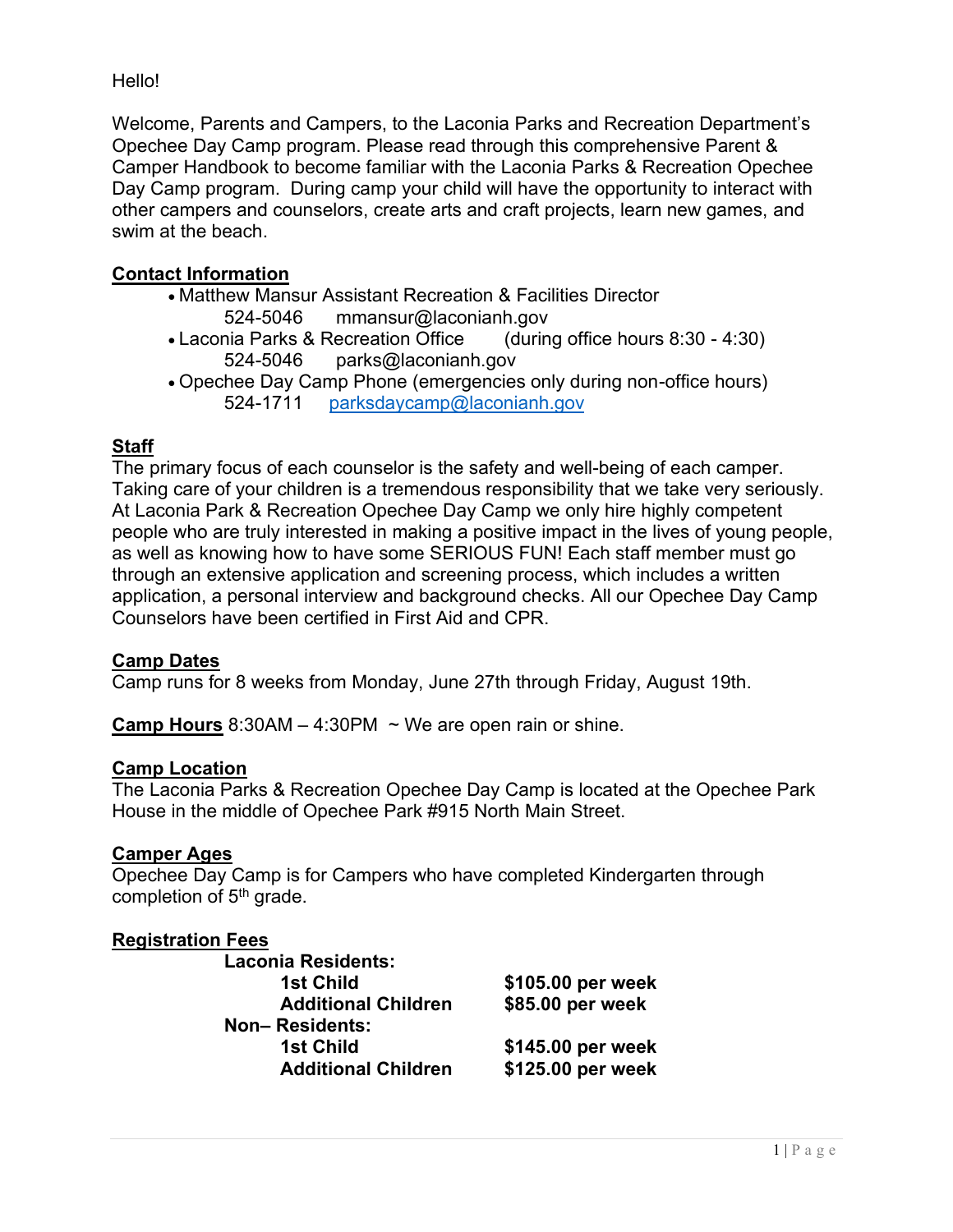# **Payments & Refunds**

We require a prepayment of the child's last week of camp. This is a deposit, which is due at registration. For the rest of the summer, each week of Camp should be paid **NO LATER THAN TWO WEEKS BEFORE THE START OF THE WEEK.**

Checks should be made payable to the "City of Laconia".

No refunds will be made for any reason other than emergencies.

No cancellations will be allowed because this is a limited program.

Payment is required for all weeks your child is registered for, whether in attendance or not. No exceptions will be made. If you sign your child up for a week that you don't show for, the deposit payment will be used for that week.

Payments must be mailed or delivered to the Laconia Parks & Recreation Office which is located:

#### **Laconia Parks & Recreation 306 Union Avenue Laconia, NH 03246**

# **TABLE OF CONTENTS**

#### **Logistics**

Sign-In Procedure, pg 3 Sign-Out Procedure, pg 3 Absent from Camp, pg 3 Parent/Guardian Communication, pg 4 Incident Reports, pg 4 Sunscreen. Pg 4 Camp T-Shirts, pg 5 Lost & Found, pg 5 Breakfast & Lunch, pg 5 Camp Activities, pg 5 Camper Check List, pg 6 **Field Trips** Field Trip Protocol, pg 6 Bus Safety, pg 7 Inclement Weather, pg 7 **Health & Safety** Please Keep Your Camper Home if…, pg 7 Medications, pg 8 Allergies, pg 8 **Camper Support**

Camper Support, pg 9 Discipline Policy & Procedure, pg 10

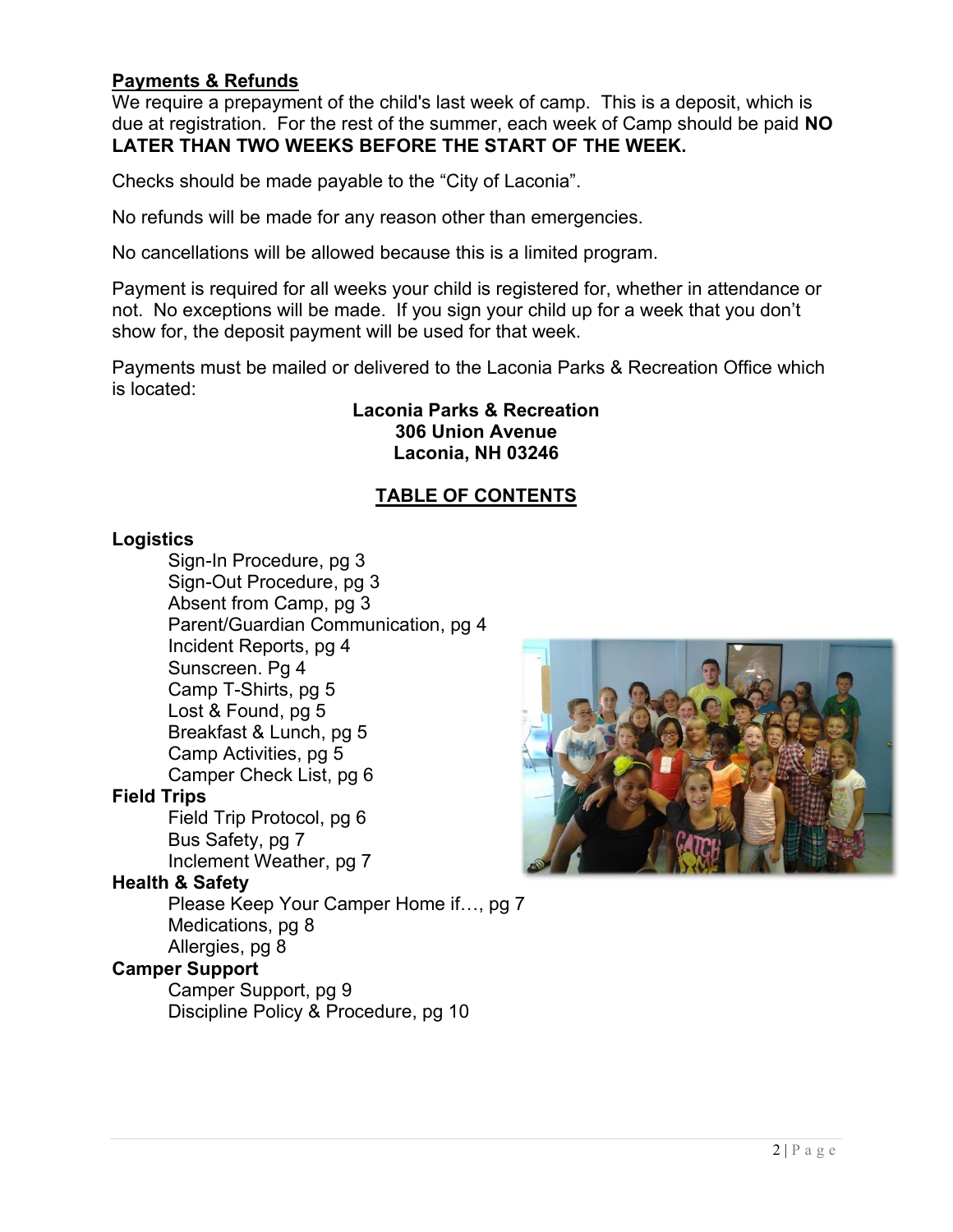# **Camp Logistics**

#### **Sign-In Procedure**

Children should be dropped off at the Opechee Park House between 8:00AM and 8:30AM (no earlier than 8:00AM). **Campers must be signed in to camp by whoever is dropping them off that morning.**



#### **Sign Out Procedure Parents, Guardians, or authorized designee's MUST sign their child out at the end of the day.** *We WILL require photo identification every pick-up.* Parents or Guardians must list anyone who may pick up your child on the registration form. If this information changes or you need to add additional names please let us know right away. **If a person is not listed on your registration form we will not release your child to them**.

**Children must be picked up no later than 5:00PM.** 

*\*\*\* Late Fee We reserve the right to charge a late fee of \$10.00 per child for pickups between 5:00 - 5:15. After 5:15 we will charge \$20.00. If, after ample attempts, we are unable to contact a pick-up person for the child, or an emergency contact, we will contact the Laconia Police Department.* 

*In the event of an emergency, please contact with our Day Camp Staff directly. They can be reached at 524-1711.*

#### **Absent from Camp**

Parents or Guardians **MUST** contact the Laconia Parks & Recreation office if your child **IS NOT** attending camp as scheduled.

To inform us, please e-mail **ParksDayCamp@Laconianh.gov** and put the following in the Subject Line:

{Your Camper's Name} – Absent – {Date}

For example: Johnny Doe, Jr – Absent – 7/1/2020

If unable to e-mail please call the Parks & Rec office at 524-5046 so that we can send the e-mail.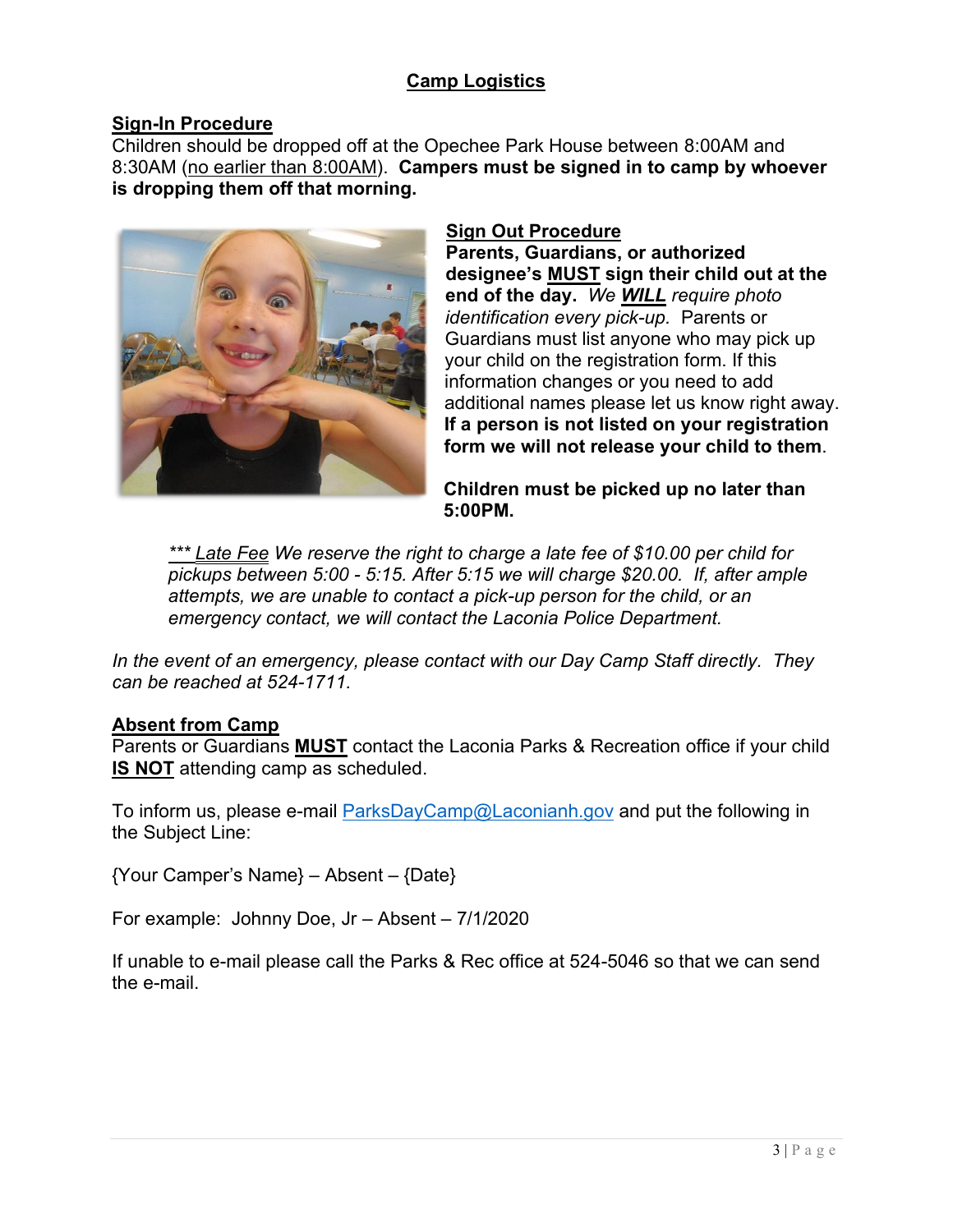# **Parent/Guardian Communication**

# **Pre-Week E-mail**

- Expect this e-mail Thursday or Friday prior to your week at camp.
- This e-mail will include all information pertinent to the week ahead, i.e. special events and any logistical updates.

# **Immediate phone call may occur for, but not limited to, the following:**

- Your camper has received an injury which could require immediate medical attention and/or EMT's have been called
- Your camper exhibits a medical condition which could be contagious or threatening to others in the program
- Your camper is ill and unable to participate in daily activities
- Your camper has a tick or head lice
- Behavior that is a safety concern

# **Notification at Pick-Up may occur for, but not limited to, the following:**

- Your child receives a minor injury that does not require the service of a professional in the medical field
- Your child complains of a non-emergency condition or symptom
- Your child exhibits unusual behavior
- We want to share your child's accomplishments

Other notifications will be made via text, and updated on the Laconia Parks & Recreation Facebook page, such as if the bus will be late after a field trip.

#### **Incident Reports**

Incident Reports will cover any incident that requires its own individual documentation (i.e. Injury, Behavior, etc). Not all Incident Reports require an immediate phone call home, but all Immediate Phone Calls home require an Incident Report. Incident Report must also be signed by the parent or guardian. Parents or guardians may have a copy of the Incident Report.

# **Sunscreen**

Sunscreen may be applied to your child before arriving at camp. If we are not sure we will ask them to apply before any outdoor activities. They must bring a SPRAY-ON sunscreen if they will need staff assistance. If you would like them to use a different type of screen on their face please send it with them. *In the event you forget to send sunscreen or they run out your child will have to borrow from a friend as the camp no longer provides any sunscreen.* If this happens on several occasions you will be asked to pay for a replacement bottle. Campers will be instructed to reapply it several times throughout the day. Spray sunscreen can be applied much faster and can be done with minimal contact. If you forget to send them with their sunscreen we will notify you.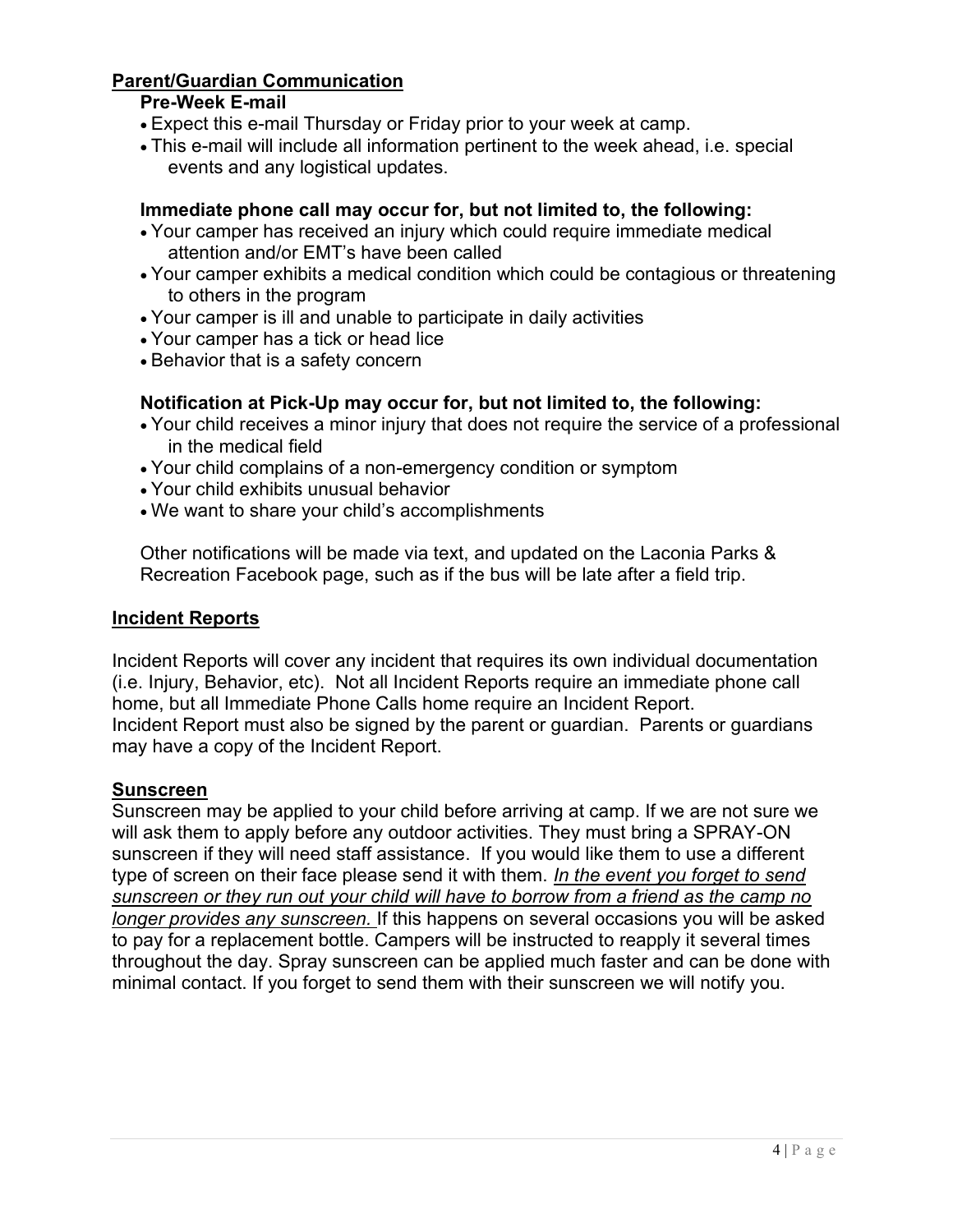# **Camp T-Shirts**

Each camper will receive one (1) t-shirt on the first field trip day of camp in the size you requested on your registration form. If you would like an additional t-shirt they are available at a cost of \$10.00 each. **Campers are required to wear t-shirts on any field trips (usually on Thursdays). When we are at a water venue we will require the children to wear their camp shirts in the water, therefore a change of clothes in their back pack is recommended!** Please make sure your child's name is written on their shirt tag or neck collar.

# **Lost & Found**

The Lost & Found box will be located at the Opechee Park House. Please check it for any of your child's missing items. Laconia Parks & Recreation will not be responsible for items missing, damaged, or stolen. The box will be emptied out at the end of the summer camp program with its contents given to charity.

# **Breakfast & Lunch**

CAP (Community Action Program) provides breakfast and lunch to any child wanting the meal for free. Breakfast is served between 8:30 - 9:00 only and lunch is served between 12:00 - 12:30. There is a menu for your perusal at the camp. Children do not have to participate and may bring their own meals. Two snacks must be brought to the camp for morning and afternoon snacks.

# **Camp Activities**

Daily Schedule for non-field trip days:

- 8:30 8:45 Drop Off
- 8:45 9:00 Breakfast is served
- 9:00 Morning Activities: Crafts, games indoor and outdoor
- 12:00 12:30Lunch time
- 12:30 Afternoon Activities: Crafts, games indoor and outdoor, trips to Opechee Point Beach
- 3:45 Afternoon Announcements
- 4:00-4:30 Pick Up

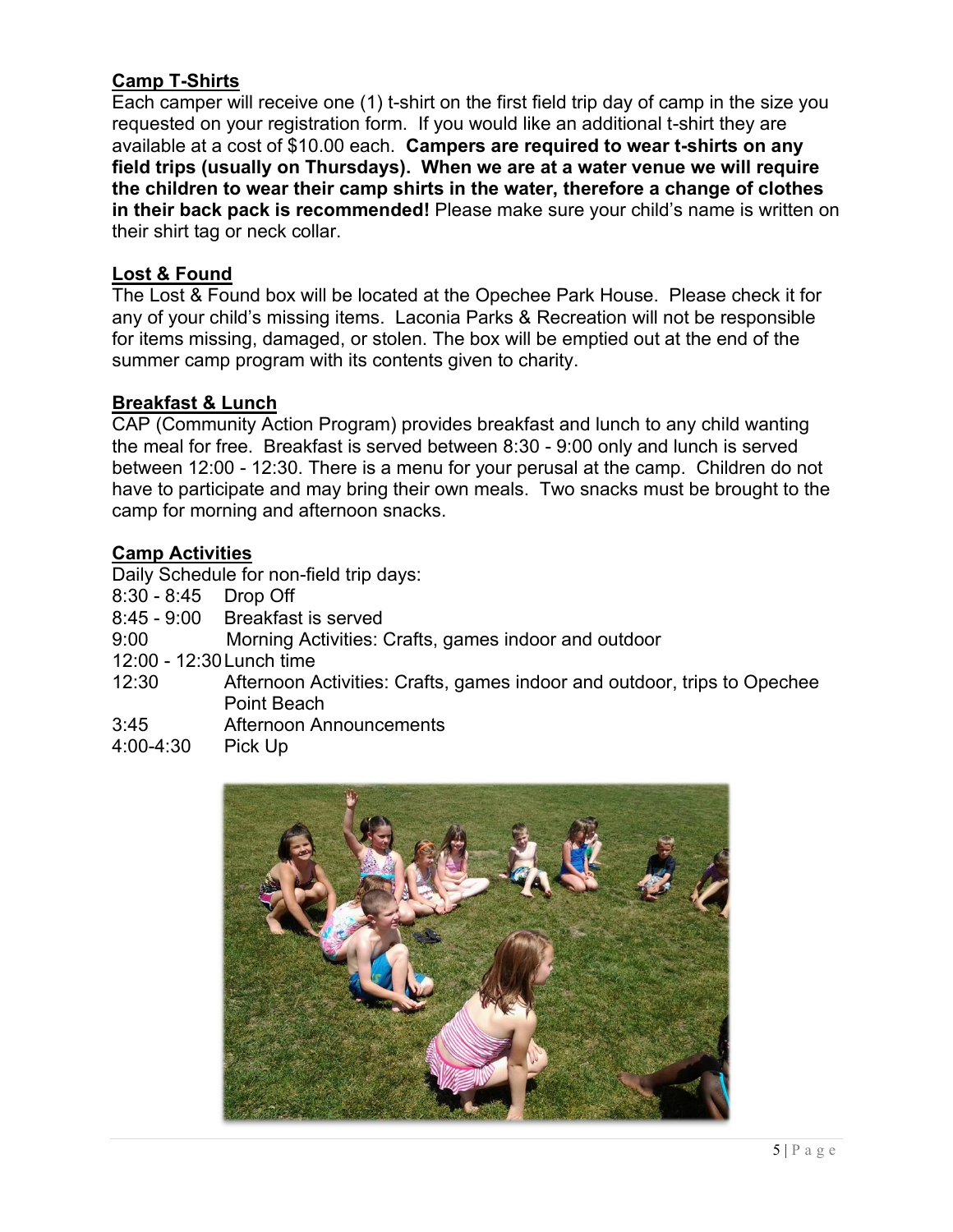# **Camper Check List**

**Please use this list to check off the items required each day for the activity planned.** 

#### *Please LABEL all clothing, sunscreen and any other items that you would like returned if misplaced.*

#### **Everyday of Camp:**

- Lunch (if child doesn't want camp lunch)
- Snacks (morning and afternoon)
- Water bottle
- Sunscreen (SPRAY BOTTLES PREFERED)
- Swim Suit
- Sneakers (a must)
- Towel
- $\Diamond$  If wearing a skirt, shorts must be worn under

#### **What NOT to bring to camp**

- $\circ$  Spending money on days when it is unnecessary
- o Knives
- o Fireworks of any type or explosive device
- o Firearms (toy or real)
- o Candy or gum
- o Electronics
- $\circ$  A negative attitude



# **Field Trips**

# **QUICK FIELD TRIP NOTE:**

WE ARE STILL IN THE PROCESS OF BOOKING FIELD TRIPS FOR THE SUMMER. WE WILL CONTINUE TO COMMUNICATE ABOUT FIELD TRIPS AS WE CONFIRM MORE

#### **Field Trip Protocol**

The entire camp goes on the field trip. Campers should make sure they have everything with them before they get on the bus. Campers will be assigned to a group and counselor. They must know who is in their group and stay with them.

#### **Camp T-shirt MUST be worn on field trip days**

If the camper doesn't have their shirt, they will not be able to join the camp on the field trip and therefore must go back home. Parents may take their camper back to grab their t-shirt, or they can buy a new one for \$10 (if one is available).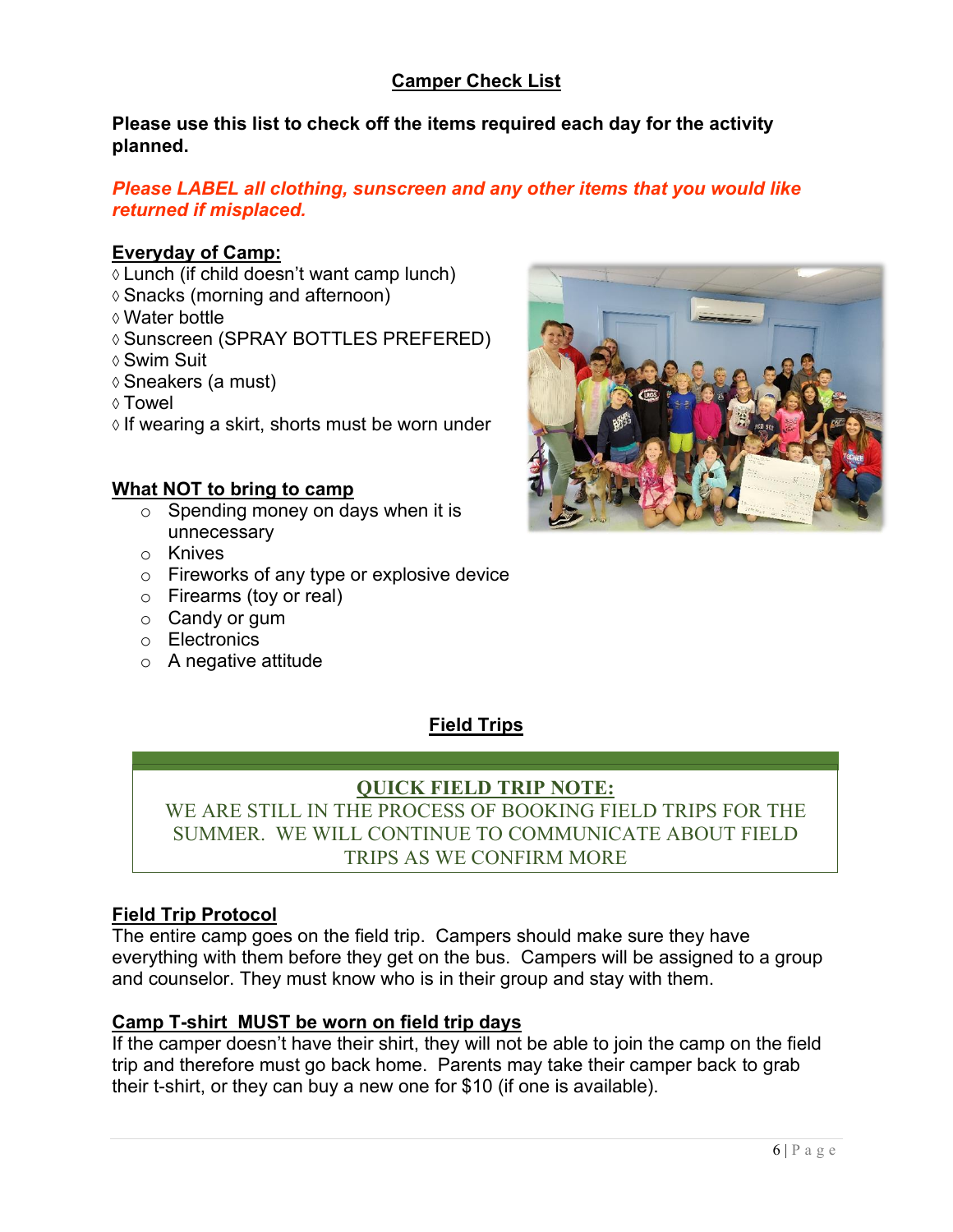# **Bus Safety**

On the bus campers and counselors are not allowed to chew gum, eat or drink.

Campers need to stay facing the front and keep themselves and their possessions out of the aisles. The aisle and back door must be kept clear at all times. At no time should any body part, trash or other items be outside of the windows of the bus.

#### **Inclement Weather**

If inclement weather is predicted for a field trip day we may cancel or we may change our venue. Camp will still go on at Opechee Park. Parents will be notified in advance.



# **Health & Safety**

# **Please Keep your Camper Home if…**

Please keep your camper home if they have any of the following:

- fever.
- vomiting,
- diarrhea,
- sore throat,
- chicken pox or other lesions,
- conjunctivitis,
- a cold dragging them down,
- a bad tummy ache,
- Head Lice
- Other contagious illness



Not only will they not enjoy camp that day, but they could also spread it to other campers or staff members. If a camper is at camp and shows one or more of the above illnesses, you may be asked to come pick them up. A written release by a doctor **may be** required before your child may rejoin the program.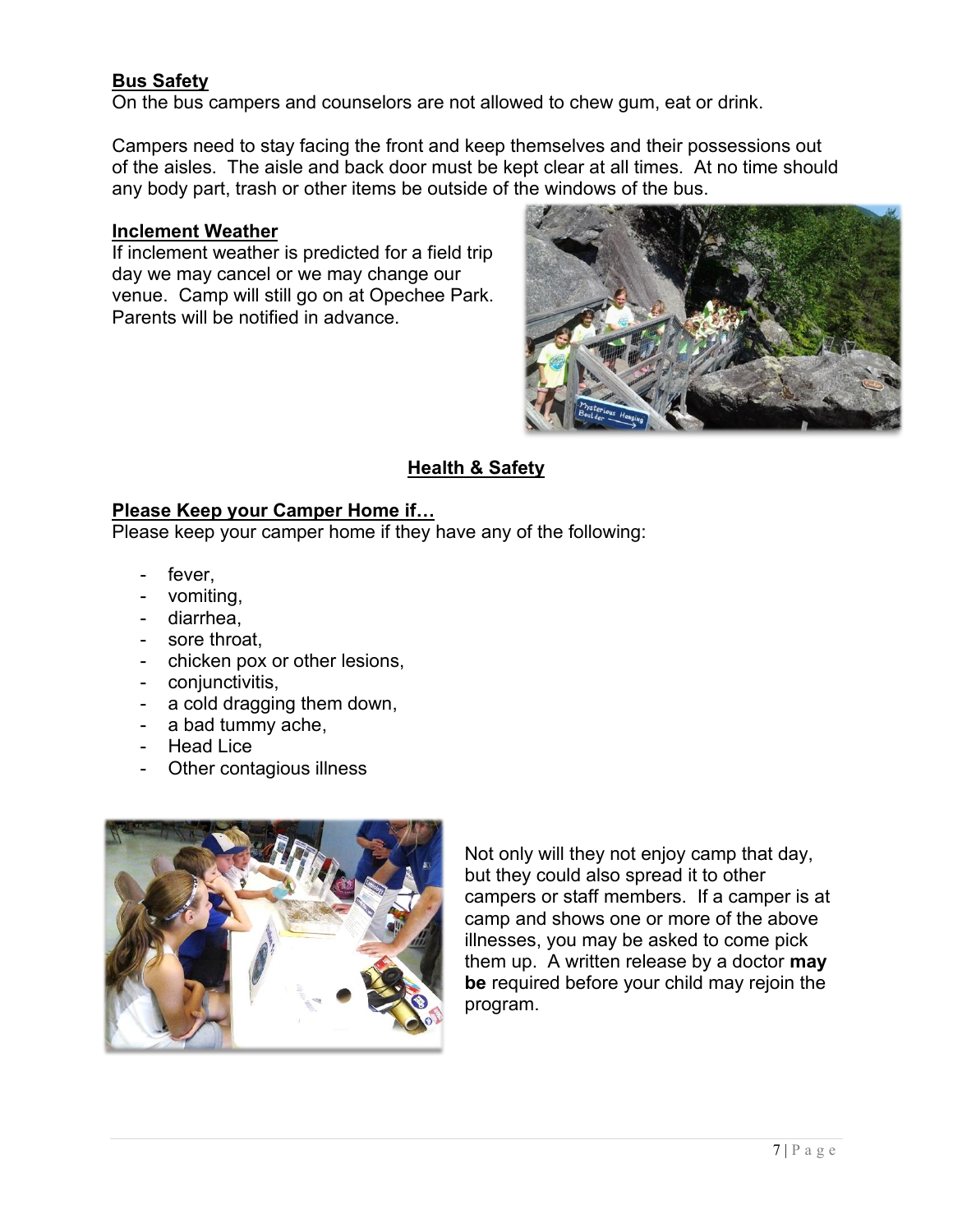#### **Medications**

Camp Staff is not permitted to dispense medication of any kind. If your child needs to take medication while at camp, the staff will remind them and supervise them while they take it.

All medication shall be in a secured container labeled with your child's name, the name of the medication, the dosage amount and the time or times to be given.

All medication must be given to the Camp Supervisor or Counselor each morning. If possible only provide the dosage required for the day. You will be responsible for reminding the Camp Supervisor or Counselor if you need the medication returned at the end of the day.

Your registration form lists the medication(s) required for your child.

If there is a change in medication please advise staff immediately.

# **Allergies**

The Laconia Parks & Recreation Opechee Day Camp is fully aware that some allergies can be life-threatening. The staff will take every precaution to insure the health and safety of each camper but the risk of accidental exposure to food allergen is present. We believe it is critical that the camp staff, parents, and campers work together to minimize the risk.

#### **Parent responsibility**

It is the responsibility of the parent or guardian to educate and review often with the camper the self-management of his or her food allergy.

#### *Camper should know:*

- *Safe and unsafe foods*
- *Strategies for avoiding exposure to unsafe foods*
- *Symptoms of an allergic reaction*
- *How and when to tell an adult about a possible allergic response*
- *How to read a food label*
- *How to use an epinephrine auto-injector (such as EpiPen)*

#### **Camper Responsibility**

- NEVER trade food with other campers
- Do not eat anything with unknown ingredients
- Read every label and/or check with a counselor

• Be proactive in the management of mild reactions, such as seeking help if a reaction is suspected.

#### **Camp Responsibility**

• Review the registration forms for listed allergies submitted by parents.

• In the event of a life threatening allergic reaction will contact emergency personnel.

• Carry communication devices (cell phone, 2 way radio) along with any emergency medications and authorizations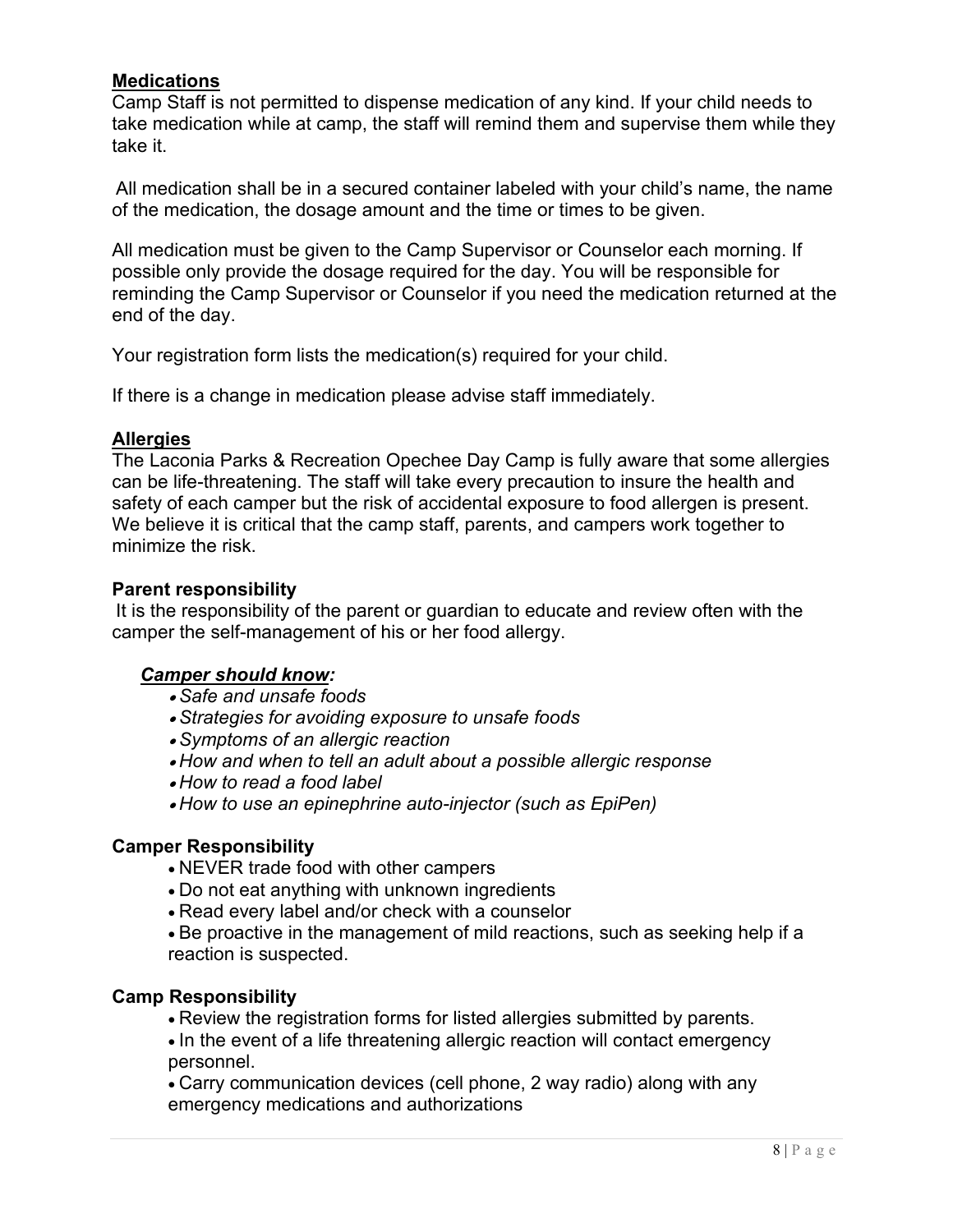# **Camper Support**

# **Camper Support**

Laconia Parks & Recreation Opechee Day Camp reserves the right to ask any camper to not attend camp due to behavior issues. If you do not disclose the needs of your camper and they require more support than the Assistant Recreation & Facilities Director and Camp Supervisor feel staff are able to provide, the family will be required to provide the necessary support; which might not be limited to an aide. **The child will not be able to attend camp without this support.** No refund will be granted to any camper that is asked to leave the program early for these reasons.

If the camper requires the support of an aide at school then we also require the support of an aide at camp. An adult aide who accompanies the child may be required to pay entrance fees for certain trips or activities and may also need to provide transportation for the child he/she accompanies for certain trips or activities. The adult aide also may need to undergo a Background Check.

It is our goal that our campers will enjoy their time at Opechee Day Camp. Awards, praise and recognition will be used to reinforce positive behavior. Negative behavior will be addressed in the following manner:

- **Role Modelling and Relationship Building** Our staff will try to build relationships with the campers to the point where campers will want to avoid negative behavior.
- **De-Escalation Strategies** When campers are overstimulated and heightened, our staff will seek to employ de-escalation strategies to allow the camper to return from the heightened state. An example of one of these strategies is asking a camper to sit out of an activity until they are able to regain composure.
- **Removal from the Program** Laconia Parks and Recreation does reserve the right to immediately and permanently remove a camper from Opechee Day Camp at any time. Reasons to remove a camper from the program may include, but are not limited to:
	- $\circ$  The camper is overstimulated to such a heightened point that our staff's de-escalation strategies are not effective
	- $\circ$  The camper is too frequently overstimulated that our staff's strategies are losing effectiveness
	- $\circ$  The camper is too frequently requiring the assistance of staff in order to function throughout the day
	- $\circ$  The camper is displaying violent, threatening, of harassing behavior toward themselves, their fellow campers, or staff
	- $\circ$  The camper is absconding, or running away, from the camp
- **Removal from the Program (times)** Depending upon the severity of the behavior, a camper might be removed from the program for One Day, Three Days, Five Days, or for the Remainder of the Summer Program.